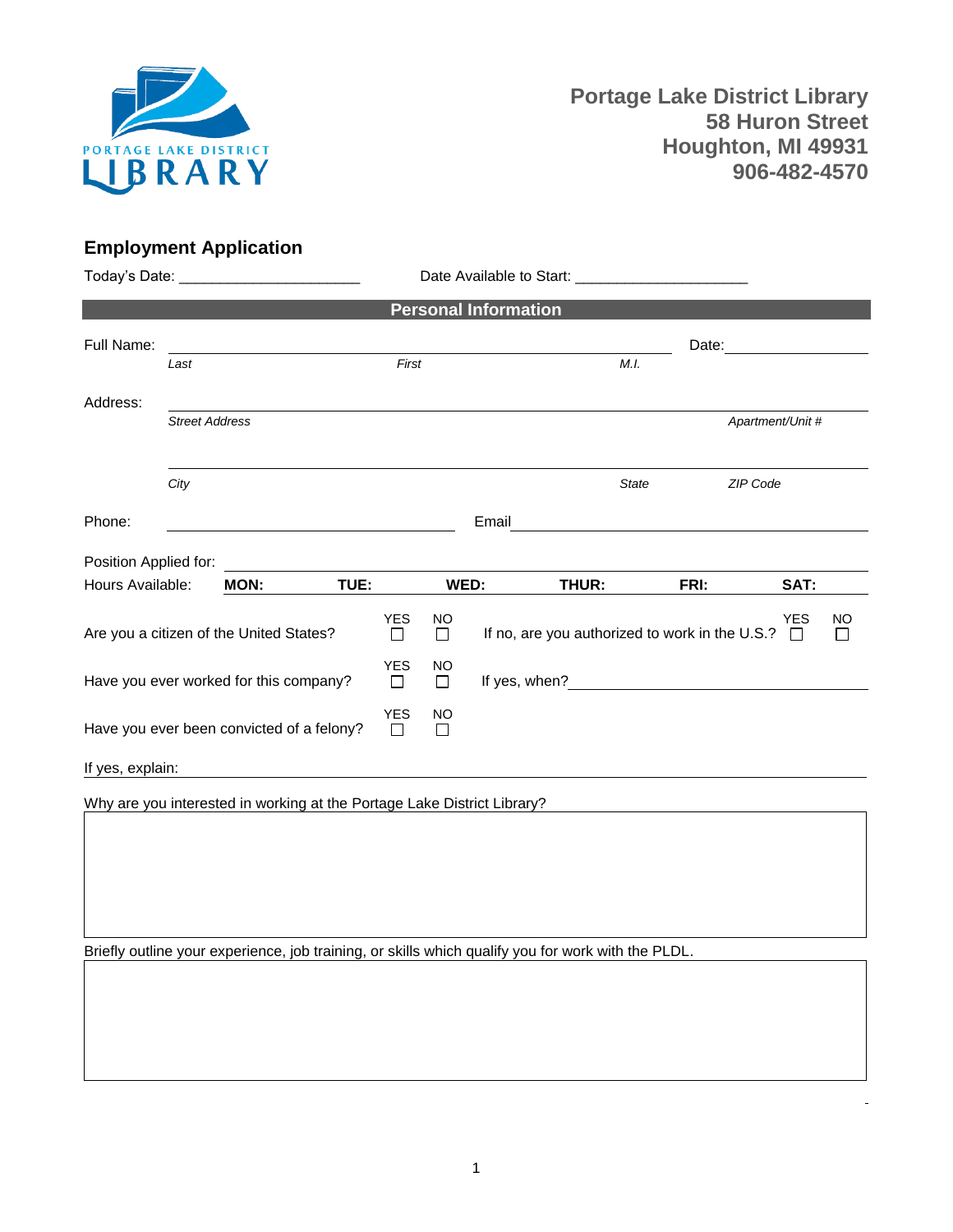| <b>Education</b>              |                                             |                                                                                                                       |                      |               |          |                                            |  |  |
|-------------------------------|---------------------------------------------|-----------------------------------------------------------------------------------------------------------------------|----------------------|---------------|----------|--------------------------------------------|--|--|
| High School:                  |                                             |                                                                                                                       |                      |               |          |                                            |  |  |
| From:                         | $\overline{10}$ : $\overline{\phantom{101}$ | Did you graduate?                                                                                                     | <b>YES</b><br>$\Box$ | NO.<br>$\Box$ |          | Diploma:: <u>_______</u> ________          |  |  |
|                               |                                             | Address:                                                                                                              |                      |               |          |                                            |  |  |
| From:<br>$\sim$ $\sim$ $\sim$ | $\overline{a}$                              | Did you graduate?                                                                                                     | <b>YES</b><br>$\Box$ | NO.<br>□      |          |                                            |  |  |
| Other:                        |                                             |                                                                                                                       |                      |               |          |                                            |  |  |
| From:                         | To:                                         | Did you graduate? $\square$                                                                                           | <b>YES</b>           | NO.<br>$\Box$ | Degree:  |                                            |  |  |
|                               |                                             | <b>References</b>                                                                                                     |                      |               |          |                                            |  |  |
|                               | Please list three professional references.  |                                                                                                                       |                      |               |          |                                            |  |  |
| Full Name:                    |                                             | <u> 1989 - Johann Stone, mars et al. (</u>                                                                            |                      |               |          |                                            |  |  |
| Company:                      |                                             | <u> 1989 - Johann Barnett, fransk politiker (d. 1989)</u>                                                             |                      |               |          |                                            |  |  |
| Address:                      |                                             |                                                                                                                       |                      |               |          |                                            |  |  |
| Full Name:                    |                                             | <u> 1989 - Johann Stoff, deutscher Stoff, der Stoff, der Stoff, der Stoff, der Stoff, der Stoff, der Stoff, der S</u> |                      |               |          |                                            |  |  |
| Company:                      |                                             | and the control of the control of the control of the control of the control of the control of the control of the      |                      |               |          |                                            |  |  |
| Address:                      |                                             |                                                                                                                       |                      |               |          |                                            |  |  |
| Full Name:                    |                                             | <u> 1980 - Johann John Stone, markin f</u>                                                                            |                      |               |          | Relationship: __________________           |  |  |
| Company:                      |                                             |                                                                                                                       |                      |               |          |                                            |  |  |
| Address:                      |                                             |                                                                                                                       |                      |               |          |                                            |  |  |
| <b>Previous Employment</b>    |                                             |                                                                                                                       |                      |               |          |                                            |  |  |
| Company:                      |                                             | and the control of the control of the control of the control of the control of the control of the control of the      |                      |               |          | Phone: <u>______________________</u>       |  |  |
| Address:                      |                                             |                                                                                                                       |                      |               |          | Supervisor: Victor Control of Supervisor:  |  |  |
| Job Title:                    | <u> 1980 - Johann Barbara, martin a</u>     | Starting Salary:\$                                                                                                    |                      |               |          | Ending Salary:\$                           |  |  |
|                               |                                             |                                                                                                                       |                      |               |          |                                            |  |  |
| From:                         |                                             |                                                                                                                       |                      |               |          | Reason for Leaving:<br><u>Example 2008</u> |  |  |
|                               |                                             | May we contact your previous supervisor for a reference?                                                              | <b>YES</b><br>$\Box$ |               | NO.<br>П |                                            |  |  |